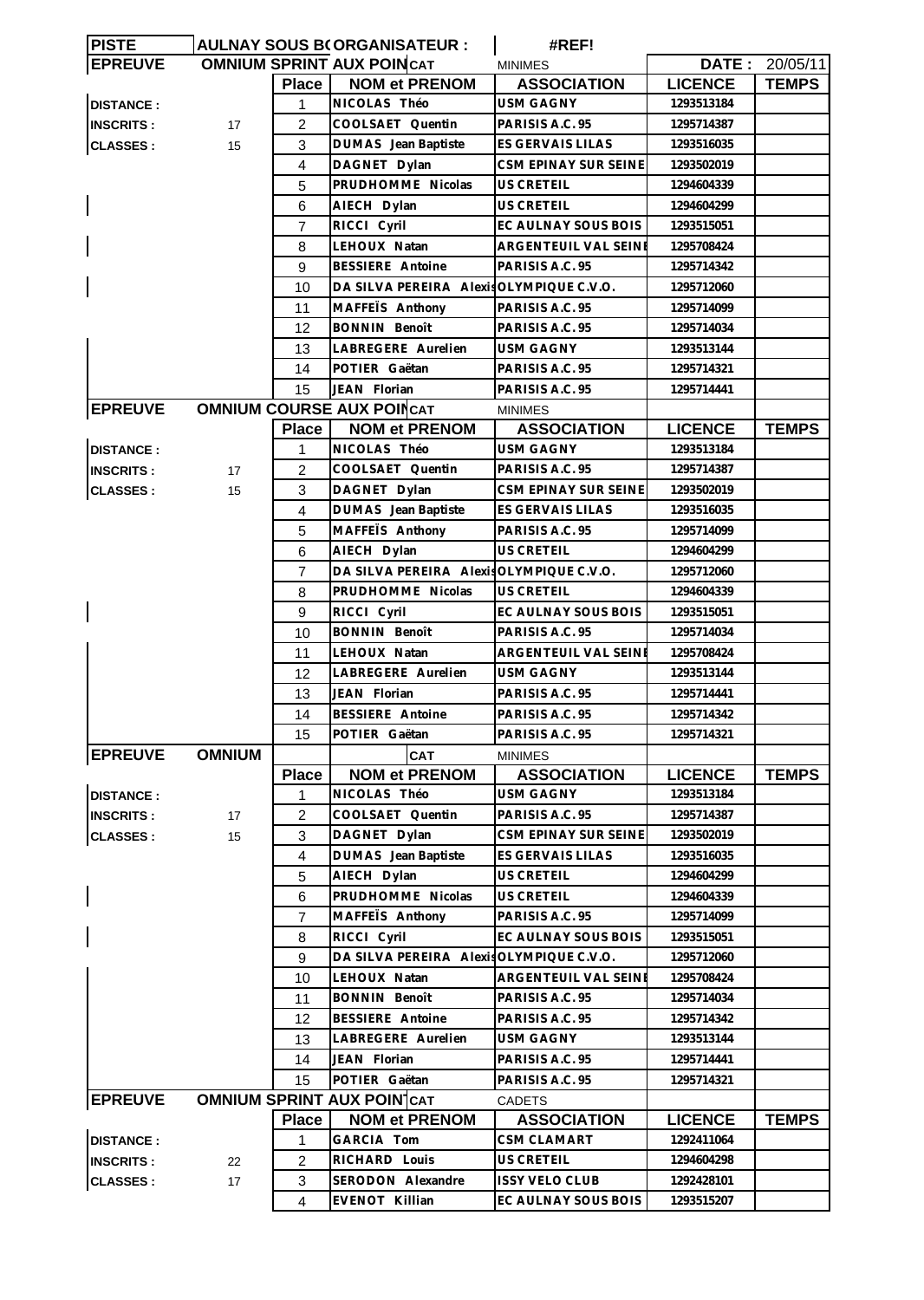|                  |                           | 5                   | MAITRE Florian                          | <b>CSM CLAMART</b>                           | 1292411135               |              |
|------------------|---------------------------|---------------------|-----------------------------------------|----------------------------------------------|--------------------------|--------------|
|                  |                           | 6                   | PIRY Sébastien                          | ARGENTEUIL VAL SEINE                         | 1295708362               |              |
|                  |                           | 7                   | LEFEBVRE Florent                        | ES GERVAIS LILAS                             | 1293516215               |              |
|                  |                           | 8                   | DANGEUGER Sébastien                     | PARISIS A.C. 95                              | 1295714261               |              |
|                  |                           | 9                   | ROCHAT Paul                             | <b>ISSY VELO CLUB</b>                        | 1292428105               |              |
|                  |                           | 10                  | PLUMAIN Alexis                          | ES GERVAIS LILAS                             | 1293516165               |              |
|                  |                           | 11                  | GOMES Bruno                             | CSM EPINAY SUR SEINE                         | 1293502072               |              |
|                  |                           | 12                  | PIERRU Arnaud                           | PARISIS A.C. 95                              | 1295714108               |              |
|                  |                           | 13                  | GOERGEN Anthony                         | EC AULNAY SOUS BOIS                          | 1293515096               |              |
|                  |                           | 14                  | VERNET Philippe                         | US BOIS SAINT-DENIS                          | 1293532015               |              |
|                  |                           | 15                  | CANRY Benjamin                          | ARGENTEUIL VAL SEINE                         | 1295708030               |              |
|                  |                           | 16                  | CHALEL Mickail Yacine                   | CSM EPINAY SUR SEINE                         | 1293502185               |              |
|                  |                           | 17                  | HATIL Ruben                             | US CRETEIL                                   | 1294604295               |              |
| <b>EPREUVE</b>   | <b>OMNIUM ELIMINATION</b> |                     | <b>CAT</b>                              | <b>CADETS</b>                                |                          |              |
|                  |                           | <b>Place</b>        | <b>NOM et PRENOM</b>                    | <b>ASSOCIATION</b>                           | <b>LICENCE</b>           | <b>TEMPS</b> |
| <b>DISTANCE:</b> |                           | $\mathbf 1$         | EVENOT Killian                          | EC AULNAY SOUS BOIS                          | 1293515207               |              |
| <b>INSCRITS:</b> | 22                        | $\overline{2}$      | CHALEL Mickail Yacine                   | CSM EPINAY SUR SEINE                         | 1293502185               |              |
| <b>CLASSES:</b>  | 18                        | 3                   | RICHARD Louis                           | US CRETEIL                                   | 1294604298               |              |
|                  |                           | $\overline{4}$      | SERODON Alexandre                       | <b>ISSY VELO CLUB</b>                        | 1292428101               |              |
|                  |                           | 5                   | CANRY Benjamin                          | ARGENTEUIL VAL SEINE                         | 1295708030               |              |
|                  |                           | 6                   | ROCHAT Paul                             | <b>ISSY VELO CLUB</b>                        | 1292428105               |              |
|                  |                           | $\overline{7}$      | PIERRU Arnaud                           | PARISIS A.C. 95                              | 1295714108               |              |
|                  |                           | 8                   | PIRY Sébastien                          | ARGENTEUIL VAL SEINE                         | 1295708362               |              |
|                  |                           | 9                   | GOMES Bruno                             | CSM EPINAY SUR SEINE                         | 1293502072               |              |
|                  |                           | 10                  | SAVOYAT Louis                           | ES GERVAIS LILAS                             | 1293516095               |              |
|                  |                           | 11                  | MOUCHARD Guillaume                      | C M AUBERVILLIERS                            | 1293505250               |              |
|                  |                           | 12                  | GOERGEN Anthony                         | EC AULNAY SOUS BOIS                          | 1293515096               |              |
|                  |                           | 13                  | HATIL Ruben                             | US CRETEIL                                   | 1294604295               |              |
|                  |                           | 14                  | GARCIA Tom                              | CSM CLAMART                                  | 1292411064               |              |
|                  |                           | 15                  | MAITRE Florian                          | <b>CSM CLAMART</b>                           | 1292411135               |              |
|                  |                           |                     |                                         |                                              |                          |              |
|                  |                           |                     |                                         |                                              |                          |              |
|                  |                           | 16                  | PLUMAIN Alexis                          | ES GERVAIS LILAS                             | 1293516165               |              |
|                  |                           | 17                  | LEFEBVRE Florent                        | <b>ES GERVAIS LILAS</b>                      | 1293516215               |              |
|                  |                           | 18                  | DANGEUGER Sébastien                     | PARISIS A.C. 95                              | 1295714261               |              |
| <b>EPREUVE</b>   |                           |                     | <b>OMNIUM COURSE AUX POINCAT</b>        | <b>CADETS</b>                                |                          |              |
|                  |                           | <b>Place</b>        | <b>NOM et PRENOM</b>                    | <b>ASSOCIATION</b>                           | <b>LICENCE</b>           | <b>TEMPS</b> |
| <b>DISTANCE:</b> |                           | 1                   | <b>EVENOT Killian</b>                   | EC AULNAY SOUS BOIS                          | 1293515207               |              |
| <b>INSCRITS:</b> | 22                        | $\overline{2}$      | SERODON Alexandre                       | <b>ISSY VELO CLUB</b>                        | 1292428101               |              |
| <b>CLASSES:</b>  | 16                        | 3                   | RICHARD Louis                           | US CRETEIL                                   | 1294604298               |              |
|                  |                           | 4                   | MOUCHARD Guillaume                      | C M AUBERVILLIERS                            | 1293505250               |              |
|                  |                           | 5                   | CHALEL Mickail Yacine                   | CSM EPINAY SUR SEINE                         | 1293502185               |              |
|                  |                           | 6                   | CANRY Benjamin                          | ARGENTEUIL VAL SEINE                         | 1295708030               |              |
|                  |                           | $\overline{7}$      | GOMES Bruno                             | CSM EPINAY SUR SEINE                         | 1293502072               |              |
|                  |                           | 8                   | PIERRU Arnaud                           | PARISIS A.C. 95                              | 1295714108               |              |
|                  |                           | 9                   | GARCIA Tom                              | CSM CLAMART                                  | 1292411064               |              |
|                  |                           | 10                  | MAITRE Florian                          | <b>CSM CLAMART</b>                           | 1292411135               |              |
|                  |                           | 11                  | DANGEUGER Sébastien                     | PARISIS A.C. 95                              | 1295714261               |              |
|                  |                           | 12                  | LEFEBVRE Florent                        | ES GERVAIS LILAS                             | 1293516215               |              |
|                  |                           | 13                  | PIRY Sébastien                          | ARGENTEUIL VAL SEINE                         | 1295708362               |              |
|                  |                           | 14                  | ROCHAT Paul                             | <b>ISSY VELO CLUB</b>                        | 1292428105               |              |
|                  |                           | 15                  | GOERGEN Anthony                         | EC AULNAY SOUS BOIS                          | 1293515096               |              |
|                  |                           | 16                  | HATIL Ruben                             | US CRETEIL                                   | 1294604295               |              |
| <b>EPREUVE</b>   | <b>OMNIUM</b>             |                     | <b>CAT</b>                              | <b>CADETS</b>                                |                          |              |
|                  |                           | <b>Place</b>        | <b>NOM et PRENOM</b>                    | <b>ASSOCIATION</b>                           | <b>LICENCE</b>           | <b>TEMPS</b> |
| <b>DISTANCE:</b> |                           | 1                   | <b>EVENOT Killian</b>                   | EC AULNAY SOUS BOIS                          | 1293515207               |              |
| <b>INSCRITS:</b> | 22                        | $\overline{2}$      | RICHARD Louis                           | US CRETEIL                                   | 1294604298               |              |
| <b>CLASSES:</b>  | 16                        | 3                   | SERODON Alexandre                       | <b>ISSY VELO CLUB</b>                        | 1292428101               |              |
|                  |                           | $\overline{4}$<br>5 | CANRY Benjamin<br>CHALEL Mickail Yacine | ARGENTEUIL VAL SEINE<br>CSM EPINAY SUR SEINE | 1295708030<br>1293502185 |              |